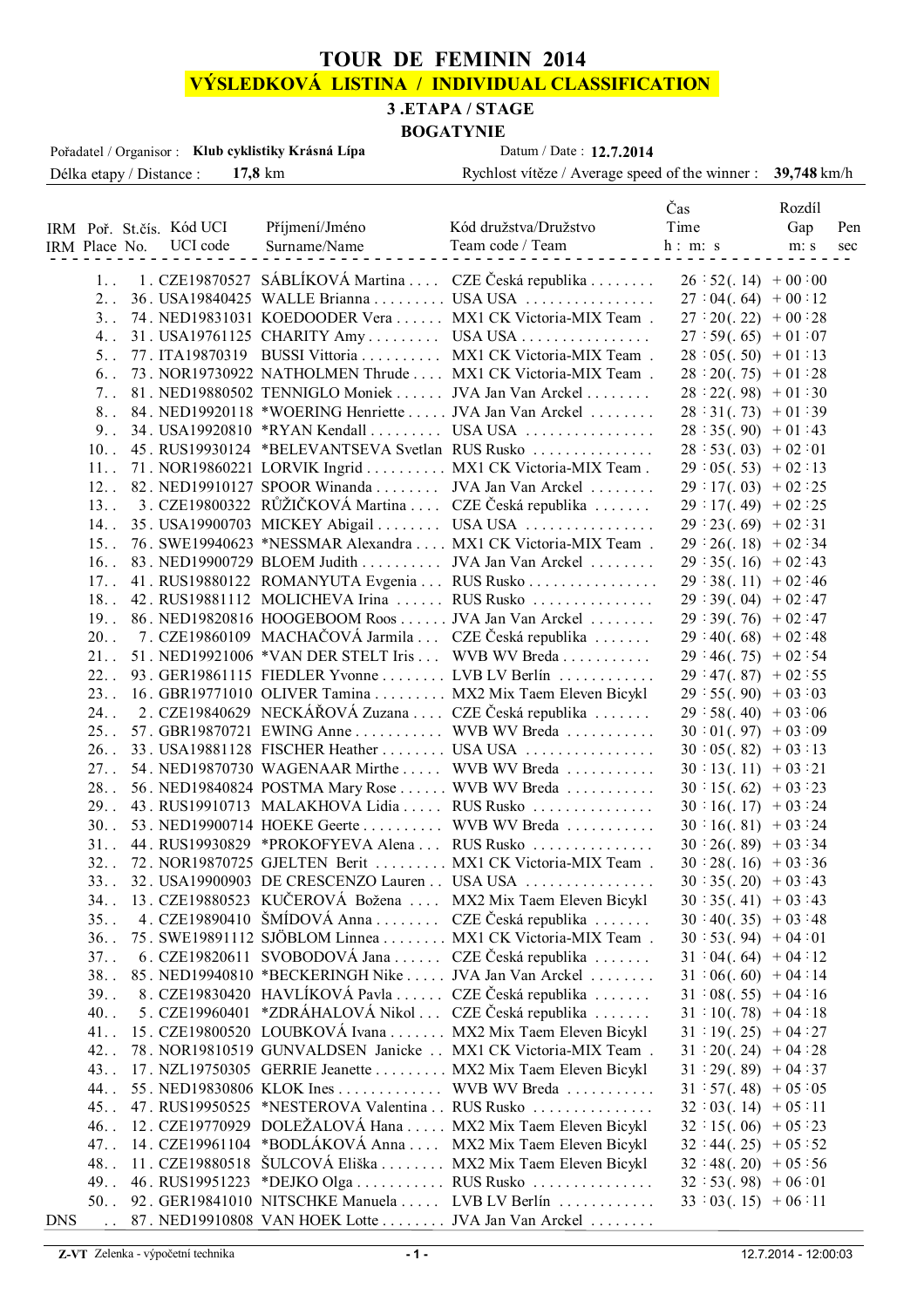| AB=Abandon/Did not finish/Vzdal                     | DNS=Non partant/ Did not Start/Nenastoupil na start |
|-----------------------------------------------------|-----------------------------------------------------|
| DQ=Disqualifié/Disqualified/Diskvalifikace          | DOP=Dopage/Doping/Doping                            |
| OTL=Hors délai/Outside Time Limit/Po časovém limitu | *=Moins de 23/Under 23/Do 23 let                    |

|  |     | <b>BODOVACÍ SOUTĚŽ-DOJEZD v / POINTS COMPETITION in :</b> |        |                |    | <b>3.ETAPĚ/STAGE</b>          |                |
|--|-----|-----------------------------------------------------------|--------|----------------|----|-------------------------------|----------------|
|  |     | Poř. St.čís. Příjmení / Jméno                             | Body   |                |    | Poř. St.čís. Příjmení / Jméno | Body           |
|  |     | Place No. Surname / Name                                  | Points |                |    | Place No. Surname / Name      | Points         |
|  |     | 1 1 SÁBLÍKOVÁ Martina  10                                 |        |                |    | 6 73 NATHOLMEN Thrude  5      |                |
|  |     | 36 WALLE Brianna 9                                        |        | $\overline{7}$ |    | 81 TENNIGLO Moniek            | $\overline{4}$ |
|  | -74 | KOEDOODER Vera $\ldots$                                   | -8     | 8              |    | 84 *WOERING Henriette         |                |
|  | 31  |                                                           |        |                | 34 |                               | 2              |
|  |     | BUSSI Vittoria                                            | 6      | 10             |    | 45 *BELEVANTSEVA Svetlana     |                |

#### **DRUŽSTVA v / TEAMS CLASSIFICATION in : 3 . ETAPĚ / STAGE**

| Kód družstva/Družstvo<br>Poř<br>Place Team code / Team | Cas<br>Time<br>h: m: s | Rozdíl<br>Gap<br>m: s | Poř. Kód družstva/Družstvo<br>Place Team code / Team | Cas<br>Time<br>h: m: s | Rozdíl<br>Gap<br>m: s |
|--------------------------------------------------------|------------------------|-----------------------|------------------------------------------------------|------------------------|-----------------------|
| $1.$ USA USA 1: 23:38 + 00:00                          |                        |                       | 5. RUS Rusko 1: 28:10                                |                        | $+04:32$              |
| 2. MX1 CK Victoria-MIX Team $1: 23: 45 + 00: 07$       |                        |                       | 6. WVB WV Breda 1: 30:00                             |                        | $+06:22$              |
| 3. CZE Česká republika  1:25:49 + 02:11                |                        |                       | 7. MX2 Mix Taem Eleven Bicykl $1: 31: 49 + 08: 11$   |                        |                       |
| 4. JVA Jan Van Arckel 1: $26:10 + 02:32$               |                        |                       |                                                      |                        |                       |

#### **CELKOVÉ VÝSLEDKY po / GENERAL CLASSIFICATION 3 . ETAPĚ / STAGE after :**

| Celková délka / Total Distance : 234,3 km |                | Rychlost vítěze / Average speed of the winner : $35,105$ km/h |                |              |                |
|-------------------------------------------|----------------|---------------------------------------------------------------|----------------|--------------|----------------|
|                                           |                |                                                               | Čas            | Rozdíl       |                |
| Poř. St.čís. Kód UCI                      | Příjmení/Jméno | Kód družstva/Družstvo                                         | Time           | Gap          | Bo/Pe          |
| <b>UCI</b> Code<br>Place No.              | Surname/Name   | Team Code /Team                                               | h: m: s        | m: s         | sec            |
| 74. NED19831031                           |                | KOEDOODER Vera  MX1 CK Victoria-MIX Team  6: 40:17            |                | $+ 00:00 10$ |                |
| 36. USA19840425<br>$2$ .                  |                |                                                               | 6:40:19        | $+ 00:02$    | 11             |
| 1. CZE19870527<br>3 <sup>1</sup>          |                | SÁBLÍKOVÁ Martina  CZE Česká republika                        | 6:40:48        | $+ 00:31$    |                |
| 4 <sub>1</sub><br>31. USA19761125         |                | CHARITY Amy USA USA                                           | 6: 41: 25      | $+ 01:08$    | 2              |
| 81. NED19880502<br>5 <sub>1</sub>         |                | TENNIGLO Moniek JVA Jan Van Arckel                            | 6:41:43        | $+ 01:26$    | 10             |
| 84. NED19920118<br>6.                     |                | *WOERING Henriette JVA Jan Van Arckel                         | 6:41:53        | $+01:36$     | $\overline{4}$ |
| 71 NOR19860221<br>7 <sub>1</sub>          |                | LORVIK Ingrid MX1 CK Victoria-MIX Team                        | 6: 41: 59      | $+ 01:42$    | 10             |
| 8 <sub>1</sub><br>76. SWE19940623         |                | *NESSMAR Alexandra MX1 CK Victoria-MIX Team                   | 6:42:57        | $+ 02:40$    |                |
| 86. NED19820816<br>9 <sub>1</sub>         |                | HOOGEBOOM Roos JVA Jan Van Arckel 6: 43 : 10                  |                | $+ 02:53$    |                |
| 35. USA19900703<br>$10$ .                 |                |                                                               | 6:43:14        | $+ 02:57$    | 2              |
| $11$ .<br>16. GBR19771010                 |                | OLIVER Tamina MX2 Mix Taem Eleven Bicykl Kří                  | 6:43:24        | $+ 03:07$    | $\overline{2}$ |
| $12$ .<br>51 NED19921006                  |                | *VAN DER STELT Iris . WVB WV Breda                            | 6:43:26        | $+ 03:09$    | 10             |
| 13 <sup>2</sup><br>53 NED19900714         |                | HOEKE Geerte WVB WV Breda                                     | 6:44:12        | $+ 03:55$    |                |
| 54 NED19870730<br>$14$ .                  |                | WAGENAAR Mirthe  WVB WV Breda                                 | 6:44:13        | $+ 03:56$    |                |
| $15$ .<br>77. ITA19870319                 |                | BUSSI Vittoria MX1 CK Victoria-MIX Team                       | 6:44:21        | $+ 04:04$    |                |
| $16$ .<br>72. NOR19870725                 |                | GJELTEN Berit MX1 CK Victoria-MIX Team                        | 6:44:24        | $+ 04:07$    |                |
| 73 NOR19730922<br>17 <sup>2</sup>         |                | NATHOLMEN Thrude  MX1 CK Victoria-MIX Team                    | 6:44:25        | $+04:08$     |                |
| 18.<br>93. GER19861115                    |                | FIEDLER Yvonne LVB LV Berlín                                  | 6:44:43        | $+04:26$     |                |
| 19 <sup>19</sup><br>56. NED19840824       |                | POSTMA Mary Rose WVB WV Breda                                 | 6:44:56        | $+04:39$     |                |
| 34. USA19920810<br>$20$ .                 |                |                                                               | 6:45:00        | $+ 04:43$    |                |
| 21.<br>75. SWE19891112                    |                | SJÖBLOM Linnea MX1 CK Victoria-MIX Team                       | 6:45:10        | $+ 04:53$    |                |
| $22$ .<br>6. CZE19820611                  |                | SVOBODOVÁ Jana  CZE Česká republika                           | 6:45 $\div$ 21 | $+ 05:04$    |                |
| $23$ .<br>82. NED19910127                 |                | SPOOR Winanda JVA Jan Van Arckel                              | 6:45:22        | $+ 05:05$    |                |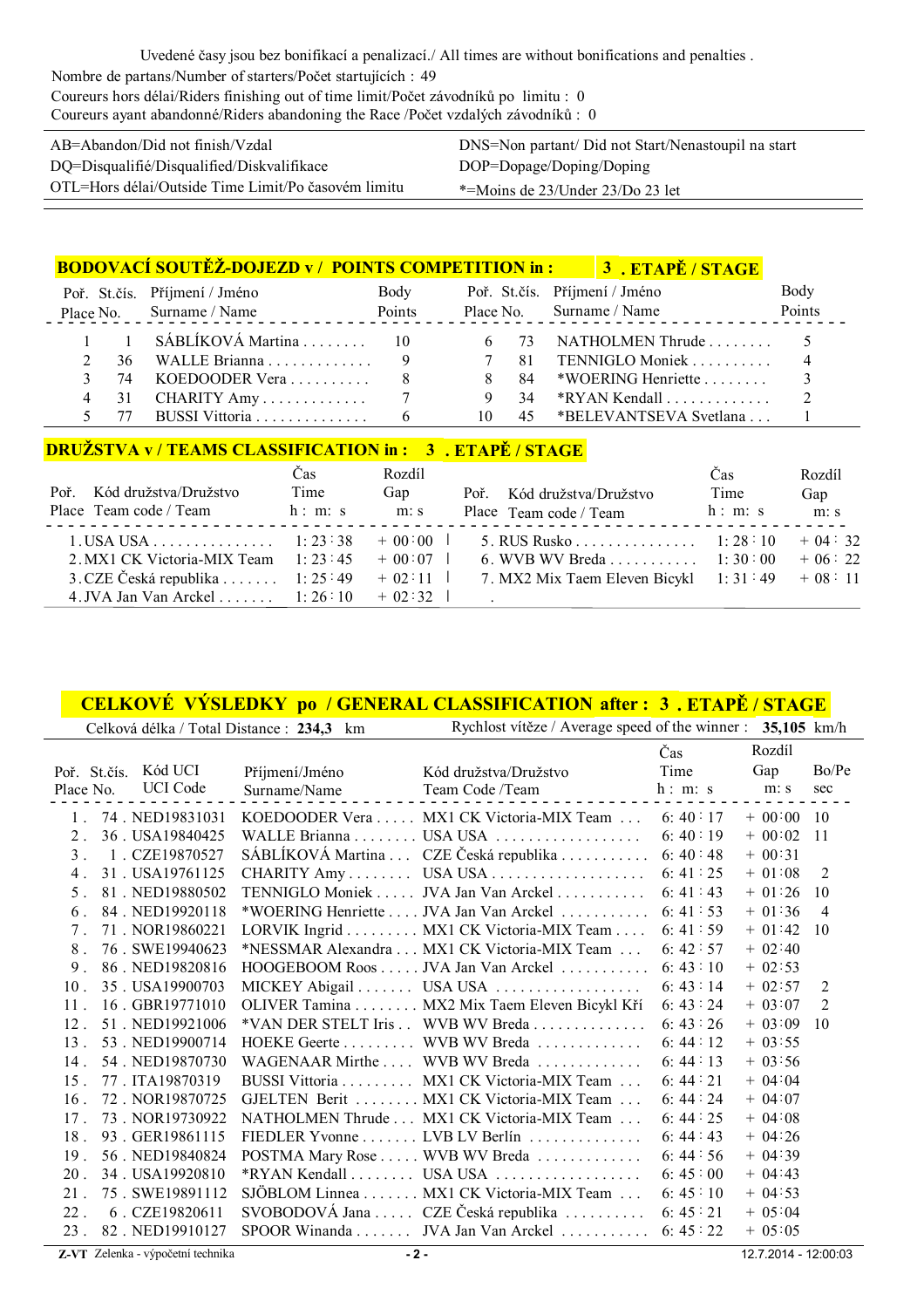|                 | 24. 33. USA19881128    |                                                                          |         | $+ 05:12$ | $\overline{1}$  |
|-----------------|------------------------|--------------------------------------------------------------------------|---------|-----------|-----------------|
| $25$ .          | 2 CZE19840629          | NECKÁŘOVÁ Zuzana  CZE Česká republika  6: 45:38                          |         | $+ 05:21$ | 2               |
| $26$ .          | 57 GBR19870721         | EWING Anne WVB WV Breda 6: 45:43                                         |         | $+05:26$  |                 |
| 27 <sub>1</sub> | 4. CZE19890410         | ŠMÍDOVÁ Anna  CZE Česká republika  6: 45 45                              |         | $+05:28$  |                 |
| 28 <sub>1</sub> | 7. CZE19860109         | MACHAČOVÁ Jarmila . CZE Česká republika 6: 46:36                         |         | $+06:19$  |                 |
|                 | 29. 15. CZE19800520    | LOUBKOVÁ Ivana  MX2 Mix Taem Eleven Bicykl Kří 6: 46 : 44                |         | $+ 06:27$ |                 |
| 30 <sup>2</sup> | 55 NED19830806         | KLOK Ines WVB WV Breda 6: 46: 54                                         |         | $+06:37$  |                 |
|                 | 31 17 NZL19750305      | GERRIE Jeanette MX2 Mix Taem Eleven Bicykl Kří 6: 46: 54                 |         | $+06:37$  |                 |
| 32 <sup>2</sup> | 78 NOR19810519         | GUNVALDSEN Janicke . MX1 CK Victoria-MIX Team  6: 47:36                  |         | $+ 07:19$ |                 |
| 33 <sup>1</sup> | 42 RUS19881112         | MOLICHEVA Irina  RUS Rusko  6: 48 02                                     |         | $+ 07:45$ |                 |
| 34 <sup>2</sup> | 47 RUS19950525         |                                                                          |         | $+ 07:47$ | $\overline{1}$  |
| 35 <sub>1</sub> | 8 CZE19830420          | HAVLÍKOVÁ Pavla  CZE Česká republika  6:48:11                            |         | $+07:54$  | $\mathcal{R}$   |
|                 | 36 43 RUS19910713      | MALAKHOVA Lidia  RUS Rusko  6:50:23                                      |         | $+10:06$  |                 |
| 37 <sub>1</sub> | 3. CZE19800322         | RŮŽIČKOVÁ Martina  CZE Česká republika  6: 57:56                         |         | $+ 17:39$ |                 |
|                 | 38 . 32 . USA 19900903 |                                                                          |         | $+ 17:45$ |                 |
|                 | 39 85 NED19940810      | *BECKERINGH Nike  JVA Jan Van Arckel  6:59:48                            |         | $+ 19:31$ |                 |
|                 | 40 83 NED19900729      | BLOEM Judith JVA Jan Van Arckel 7: 00 : 05                               |         | $+ 19:48$ |                 |
|                 | 41 13 CZE19880523      | KUČEROVÁ Božena  MX2 Mix Taem Eleven Bicykl Kří 7:00:40                  |         | $+20:23$  |                 |
|                 | 42 41 RUS19880122      | ROMANYUTA Evgenia RUS Rusko 7: 02:05                                     |         | $+21:48$  | P <sub>20</sub> |
| $43-1$          | 92. GER19841010        | NITSCHKE Manuela  LVB LV Berlín  7:05:11                                 |         | $+24:54$  |                 |
|                 | 44. 45. RUS19930124    |                                                                          |         | $+28:30$  |                 |
| 45 <sub>1</sub> | 5 CZE19960401          | *ZDRÁHALOVÁ Nikol $\therefore$ CZE Česká republika $\therefore$ 7: 12:47 |         | $+32:30$  |                 |
|                 | 46. 14. CZE19961104    | *BODLÁKOVÁ Anna  MX2 Mix Taem Eleven Bicykl Kří                          | 7:13:08 | $+32:51$  |                 |
| 47 <sub>1</sub> | 11 . CZE19880518       | ŠULCOVÁ Eliška MX2 Mix Taem Eleven Bicykl Kří 7: 13 44                   |         | $+33:27$  |                 |
| 48 <sup>1</sup> | 46 RUS19951223         | *DEJKO Olga RUS Rusko 7: 13:46                                           |         | $+33:29$  |                 |
|                 | 49. 12. CZE19770929    | DOLEŽALOVÁ Hana  MX2 Mix Taem Eleven Bicykl Kří 7: 14:30                 |         | $+ 34:13$ |                 |
|                 | 50 . 44 . RUS19930829  | *PROKOFYEVA Alena . RUS Rusko 7: 17:08                                   |         | $+36:51$  |                 |

# **DRUŽSTVA po / TEAMS CLASSIFICATION after : 3 . ETAPĚ / STAGE**

| Poř. Kód družstva/Družstvo<br>Place Team code / Team                                 | Cas<br>Time<br>h: m: s | Rozdíl<br>Gap<br>m: s | Poř. Kód družstva/Družstvo<br>Place Team code/Team                                                                                                  | Čas<br>Time<br>h: m: s | Rozdíl<br>Gap<br>m: s |
|--------------------------------------------------------------------------------------|------------------------|-----------------------|-----------------------------------------------------------------------------------------------------------------------------------------------------|------------------------|-----------------------|
| 2. USA USA 20: 04: 25 $+$ 00: 58                                                     |                        |                       | 1. MX1 CK Victoria-MIX Team . 20: 03:27 + 00: 00   5. WVB WV Breda 20: 11:46 + 08:19<br>6. MX2 Mix Taem Eleven Bicykl 20: $16 \div 10 + 12 \div 43$ |                        |                       |
| 3. JVA Jan Van Arckel  20:06:38 $+03:11$<br>4. CZE Česká republika  20:09:07 + 05:40 |                        |                       | 7. RUS Rusko 20: 20: 21 $+$ 16: 54                                                                                                                  |                        |                       |

|           |                      | <b>BODOVACÍ SOUTĚŽ / POINTS COMPETITION Oranžový trikot / Orange jersey</b> | (Prvních 10 závodníků.) |
|-----------|----------------------|-----------------------------------------------------------------------------|-------------------------|
|           | Poř. St.čís. Kod UCI | Příjmení / Jméno Kód družstva / Družstvo                                    | Body                    |
|           | Place No. UCI Code   | Surnme / Name Team Code / Team Code Team Points                             |                         |
|           |                      | 36 USA19840425 WALLE Brianna USA USA 48                                     |                         |
|           |                      | 2 74 NED19831031 KOEDOODER Vera  MX1 CK Victoria-MIX Team  44               |                         |
|           |                      |                                                                             |                         |
| $4 \quad$ |                      |                                                                             |                         |
|           |                      | 5 71 NOR19860221 LORVIK Ingrid  MX1 CK Victoria-MIX Team  31                |                         |
|           |                      |                                                                             |                         |
|           |                      | 7 1 CZE19870527 SÁBLÍKOVÁ Martina  CZE Česká republika  21                  |                         |
|           |                      | 8 81 NED19880502 TENNIGLO Moniek JVA Jan Van Arckel 21                      |                         |
|           |                      | 9 76 SWE19940623 *NESSMAR Alexandra  MX1 CK Victoria-MIX Team  19           |                         |
| 10        |                      | 16 GBR19771010 OLIVER Tamina  MX2 Mix Taem Eleven Bicykl Kříž. 12           |                         |

# **VRCHAŘSKÁ SOUTĚŽ / MOUNTAINS CLASSIFICATION . . Modrý trikot / Blue jersey**

|  | Poř. St.čís. Kód UCI | Příjmení / Jméno | Kód družstva / Družstvo                                      | Body |
|--|----------------------|------------------|--------------------------------------------------------------|------|
|  | Place No. UCI Code   |                  | Surnme / Name Team Code / Team Code Team Points              |      |
|  |                      |                  | 1 CZE19870527 SÁBLÍKOVÁ Martina  CZE Česká republika  25     |      |
|  |                      |                  | 2 71 NOR19860221 LORVIK Ingrid  MX1 CK Victoria-MIX Team  17 |      |
|  |                      |                  | 3 86 NED19820816 HOOGEBOOM Roos VA Jan Van Arckel 7          |      |
|  |                      |                  |                                                              |      |
|  |                      |                  |                                                              |      |
|  |                      |                  | 6 74 NED19831031 KOEDOODER Vera  MX1 CK Victoria-MIX Team  3 |      |